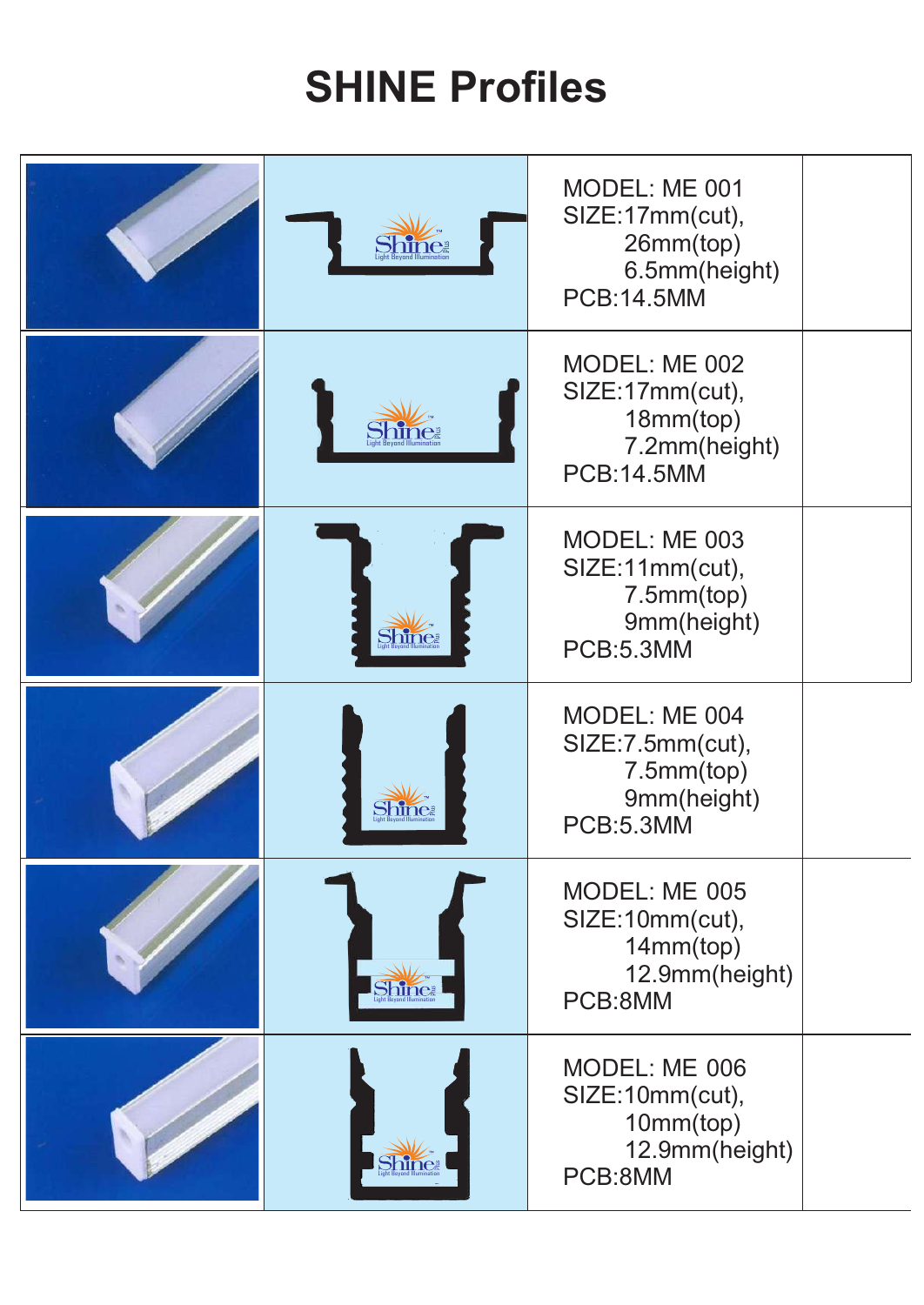|                                          | MODEL: ME 007<br>SIZE:23.4mm(cut),<br>32.2mm(top)<br>10mm(height)<br>PCB:19MM |  |
|------------------------------------------|-------------------------------------------------------------------------------|--|
|                                          | MODEL: ME 008<br>SIZE:23.4mm(cut),<br>23.4mm(top)<br>10mm(height)<br>PCB:19MM |  |
| ne                                       | MODEL: ME 009<br>SIZE:23.4mm(cut),<br>32.2mm(top)<br>20mm(height)<br>PCB:20MM |  |
|                                          | MODEL: ME 010<br>SIZE:35mm(cut),<br>45mm(top)<br>34.5mm(height)<br>PCB:30MM   |  |
|                                          | MODEL: ME 011<br>SIZE:35mm(cut),<br>35mm(top)<br>34.5mm(height)<br>PCB:30MM   |  |
| ight Bevond Illumination<br><b>TELET</b> | MODEL: ME 012<br>SIZE:50mm(cut),<br>65mm(top)<br>34.5mm(height)<br>PCB:45MM   |  |
|                                          | MODEL: ME 013<br>SIZE:50mm(cut),<br>50mm(top)<br>34.5mm(height)<br>PCB:45MM   |  |